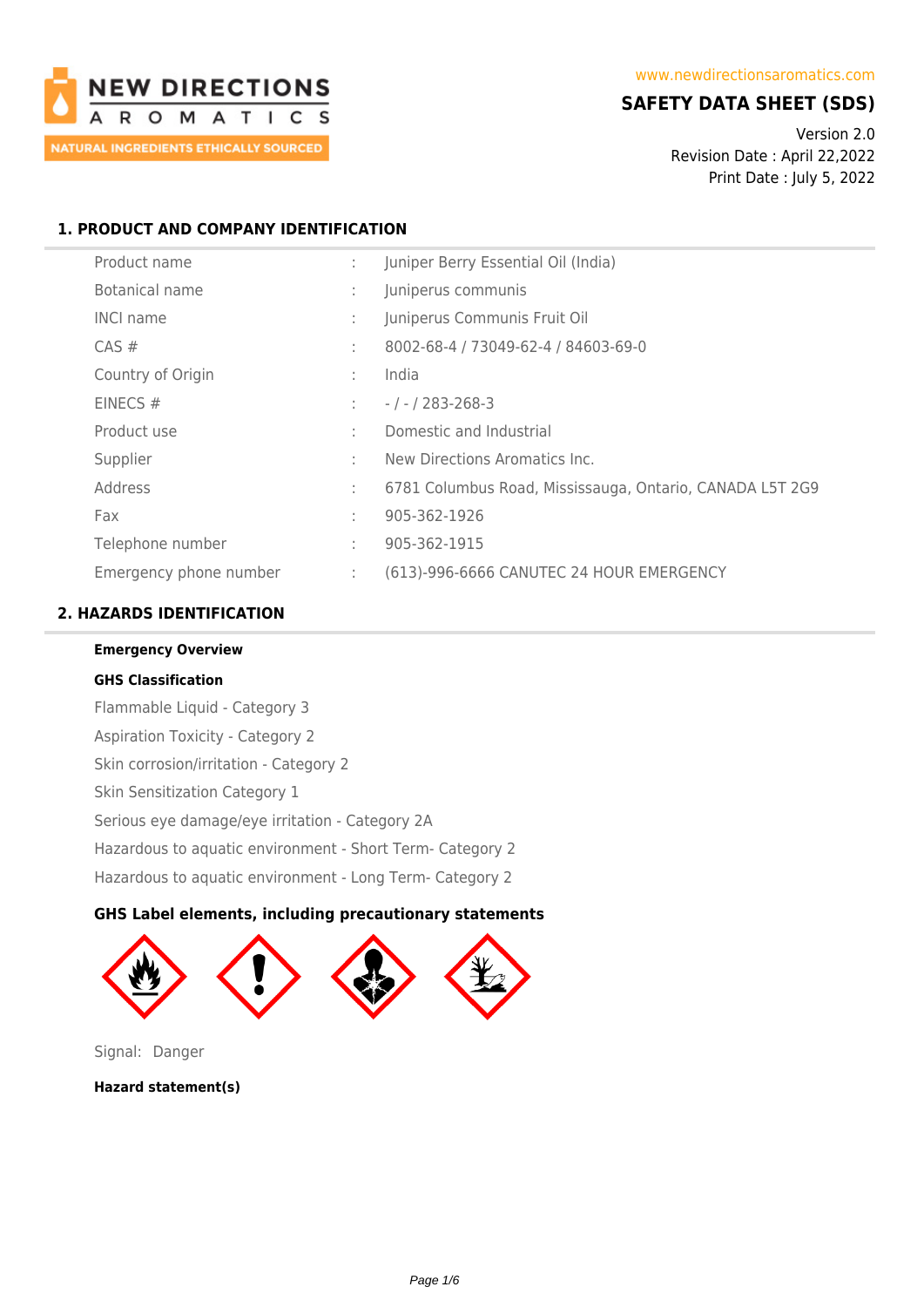| H226 | Flammable liquid and vapour.                     |
|------|--------------------------------------------------|
| H304 | May be fatal if swallowed and enters airways.    |
| H315 | Causes skin irritation.                          |
| H317 | May cause an allergic skin reaction.             |
| H319 | Causes serious eye irritation.                   |
| H401 | Toxic to aquatic life.                           |
| H411 | Toxic to aquatic life with long-lasting effects. |

## **Precautionary statement(s)**

| P210              | Keep away from heat, hot surfaces, sparks, open flames and other<br>ignition sources. No smoking.                                   |
|-------------------|-------------------------------------------------------------------------------------------------------------------------------------|
| P233              | Keep container tightly closed.                                                                                                      |
| P240              | Ground/bond container and receiving equipment.                                                                                      |
| P241              | Use explosion-proof electrical/ventilating/lighting/equipment.                                                                      |
| P242              | Use only non-sparking tools.                                                                                                        |
| P243              | Take precautionary measures against static discharge.                                                                               |
| P261              | Avoid breathing dust/fumes/gas/mist/vapours/spray.                                                                                  |
| P264              | Wash  thoroughly after handling.                                                                                                    |
| P272              | Contaminated work clothing should not be allowed out of the workplace.                                                              |
| P273              | Avoid release to the environment.                                                                                                   |
| P280              | Wear protective gloves/protective clothing/eye protection/face protection.                                                          |
| P301+P310         | IF SWALLOWED: Immediately call a POISON CENTER/doctor.                                                                              |
| P302+P352         | IF ON SKIN: Wash with plenty of water.                                                                                              |
| P303+P361+P353    | IF ON SKIN (or hair): Take off immediately all contaminated clothing.<br>Rinse skin with water/ shower.                             |
| P305+P351+P338    | IF IN EYES: Rinse cautiously with water for several minutes. Remove<br>contact lenses if present and easy to do - continue rinsing. |
| P321              | Specific treatment (see section 4 on this label).                                                                                   |
| P331              | Do NOT induce vomiting.                                                                                                             |
| P333+P313         | If skin irritation or a rash occurs: Get medical advice/attention.                                                                  |
| P337+P313         | If eye irritation persists get medical advice/attention.                                                                            |
| P362              | Take off contaminated clothing.                                                                                                     |
| P363              | Wash contaminated clothing before reuse.                                                                                            |
| P370+P378         | In case of fire: Use appropriate fire extinguisher to extinguish.                                                                   |
| P403+P235         | Store in a well ventilated place. Keep cool.                                                                                        |
| P405              | Store locked up.                                                                                                                    |
| P501              | Dispose of contents/container according to local regulations.                                                                       |
| <b>Other Info</b> |                                                                                                                                     |

# **3. COMPOSITION / INFORMATION INGREDIENTS**

| <b>Product Name</b>          | <b>CAS NO</b>                                                       | EC NO | <b>Concentration</b> |
|------------------------------|---------------------------------------------------------------------|-------|----------------------|
| Juniperus Communis Fruit Oil | $8002 - 68 - 4 / 73049 - 62 - 4 / -1 - 283 - 268 - 3$<br>84603-69-0 |       | 100 %                |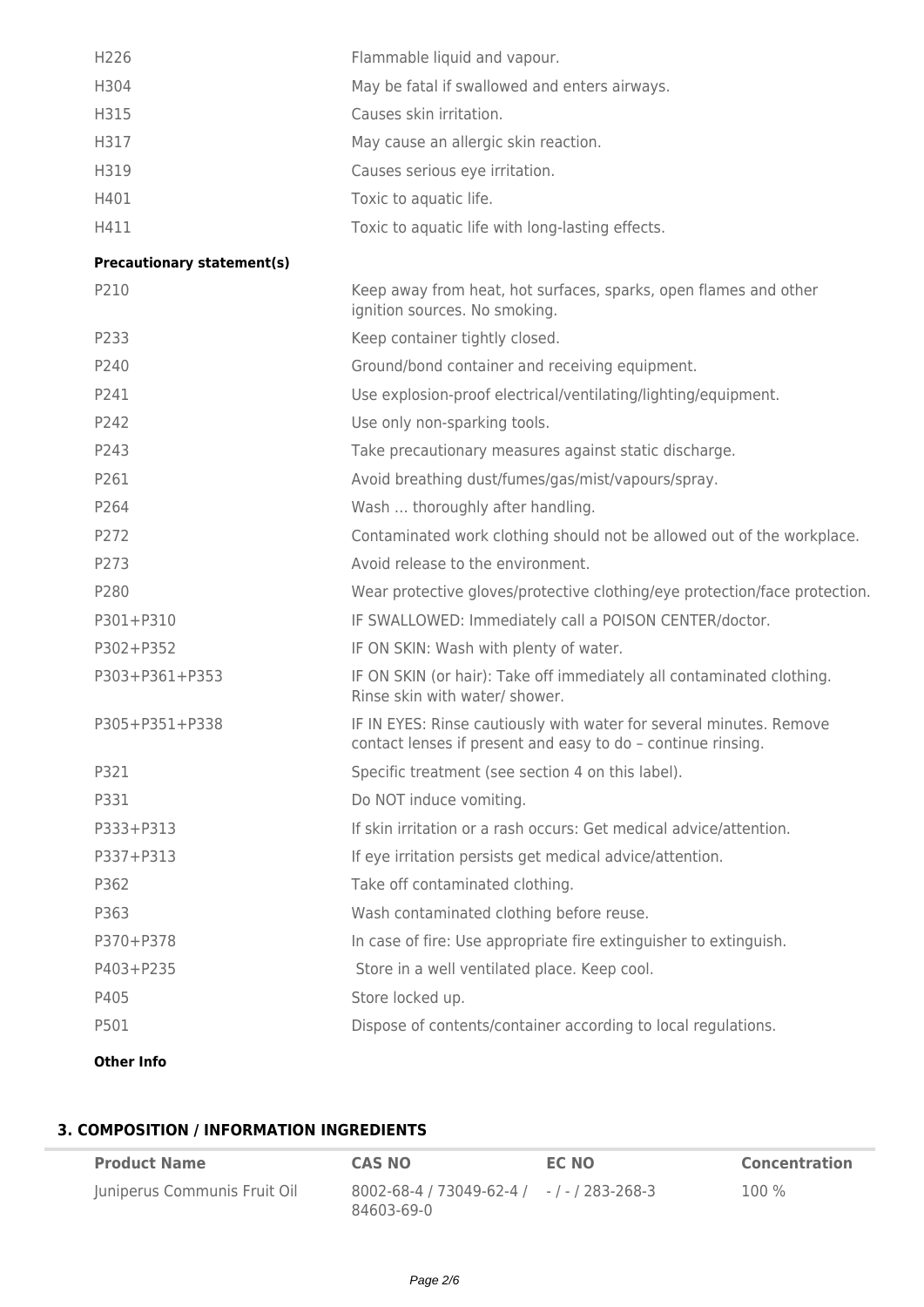# **4. FIRST AID MEASURES**

#### **Eye contact**

Immediately flush eyes with plenty of cool water for at least 15 minutes. Get medical attention if irritation occurs.

#### **Skin contact**

Remove contaminated clothing. Wash area with soap and water. If irritation occurs, get medical attention.

#### **Inhalation**

If inhaled, removed to fresh air. Get medical attention if symptoms appear.

#### **Ingestion**

Seek medical attention or contact local poison control center.

#### **5. FIRE FIGHTING MEASURES**

#### **Suitable extinguishing media**

Foam. Dry Powder. Carbon dioxide.

#### **Unsuitable extinguishing media**

Water spray, water jet.

#### **Special protective equipment and precautions for fire-fighters**

Wear proper protective equipment. Exercise caution when fighting any chemical fire. Use water spray or fog for cooling exposed containers.

#### **Special hazards arising from the substance or its combustible products**

Hazardous decomposition products may be formed at extreme heat or if burned.

#### **Resulting gases**

Carbon oxides.

#### **6. ACCIDENTAL RELEASE MEASURES**

# **Personal precautions, protective equipment and emergency procedures.**

Equip clean crew with proper protection. Respiratory protection equipment may be necessary.

#### **Environmental precautions**

Prevent entry to sewers and public waters. Notify authorities if product enters sewers or public waters.

#### **Methods and materials for containment and cleaning up**

Clean up any spills as soon as possible, using an absorbent material to collect it. Use suitable disposal containers.

# **7. HANDLING AND STORAGE**

#### **Precautions for safe handling**

No direct lighting. No smoking. Ensure prompt removal from eyes, skin and clothing. Wash hands and other exposed areas with mild soap and water before eating, drinking or smoking and when leaving work. Handle in accordance with good industrial hygiene and safety procedures.

# **Conditions for safe storage, including any incompatibilities**

Provide local exhaust or general room ventilation to minimize dust and/or vapour concentrations. Keep container closed when not in use.

# **8. EXPOSURE CONTROLS AND PERSONAL PROTECTION**

#### **Eyes**

Use tightly sealed goggles.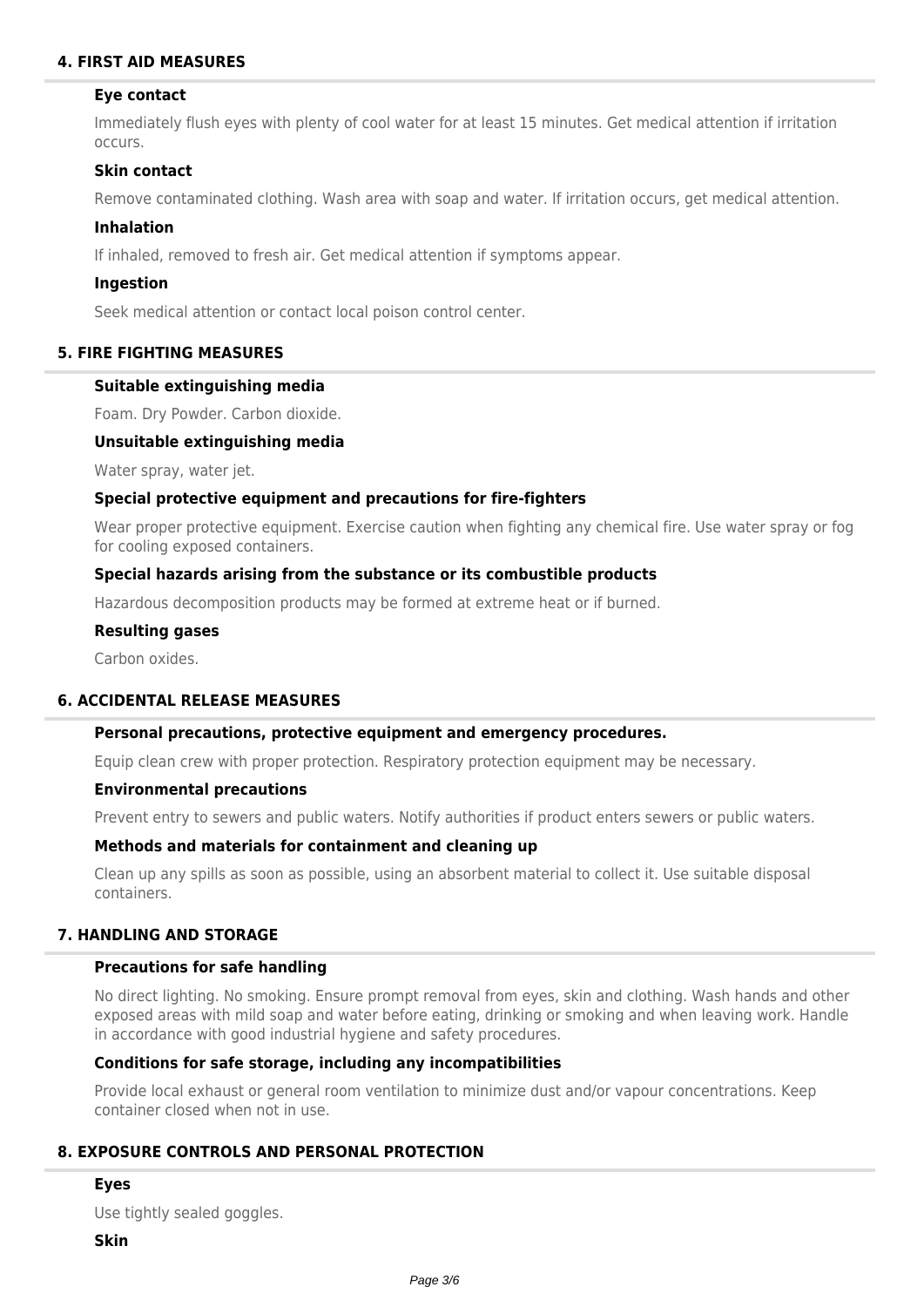If skin contact or contamination of clothing is likely, protective clothing should be worn. Use protective gloves.

# **Respiratory**

In case of insufficient ventilation, wear suitable respiratory equipment.

#### **Ingestion**

Not for ingestion.

# **9. PHYSICAL AND CHEMICAL PROPERTIES**

| Appearance       |    | Colorless to light yellow liquid.                           |
|------------------|----|-------------------------------------------------------------|
| Odor             |    | Warm spicy, pungent and peculiar characteristic of berries. |
| Flash point      | ÷. | $38^{\circ}$ C                                              |
| Relative density | ÷  | 0.840 to 0.870 @ 25 °C                                      |
| Solubility (ies) |    | Soluble in alcohol and oils. Insoluble in water.            |
| Refractive index | ÷. | 1.460 to 1.481 @ 25 °C                                      |
| Optical rotation |    | +5 $^{\circ}$ to +22 $^{\circ}$ @ 25 $^{\circ}$ C           |

# **10. STABILITY AND REACTIVITY**

## **Reactivity**

This material presents no significant reactivity hazard.

#### **Chemical stability**

Chemically stable.

## **Possibility of hazardous reactions**

Hazardous polymerization will not occur.

#### **Conditions to avoid**

Avoid sparks, flame and other heat sources.

#### **Incompatible materials**

Strong oxidizing agents.

# **Hazardous decomposition products**

Carbon Oxides.

# **11. TOXICOLOGICAL INFORMATION**

#### **Chronic toxicity**

May cause allergic reactions on skin.

# **Reproductive toxicity**

No adverse effects on reproduction are known.

#### **Inhalation**

Inhalation of high concentrations of vapor may result in irritation of eyes, nose and throat, headache, nausea, and dizziness.

#### **Skin contact**

Adverse skin effects should be prevented by normal care and personal hygiene.

# **Eye contact**

Possible irritation should be prevented by wearing safety glasses.

## **Ingestion**

Low order toxicity causing irritation of the stomach and intestines which results in nausea and vomiting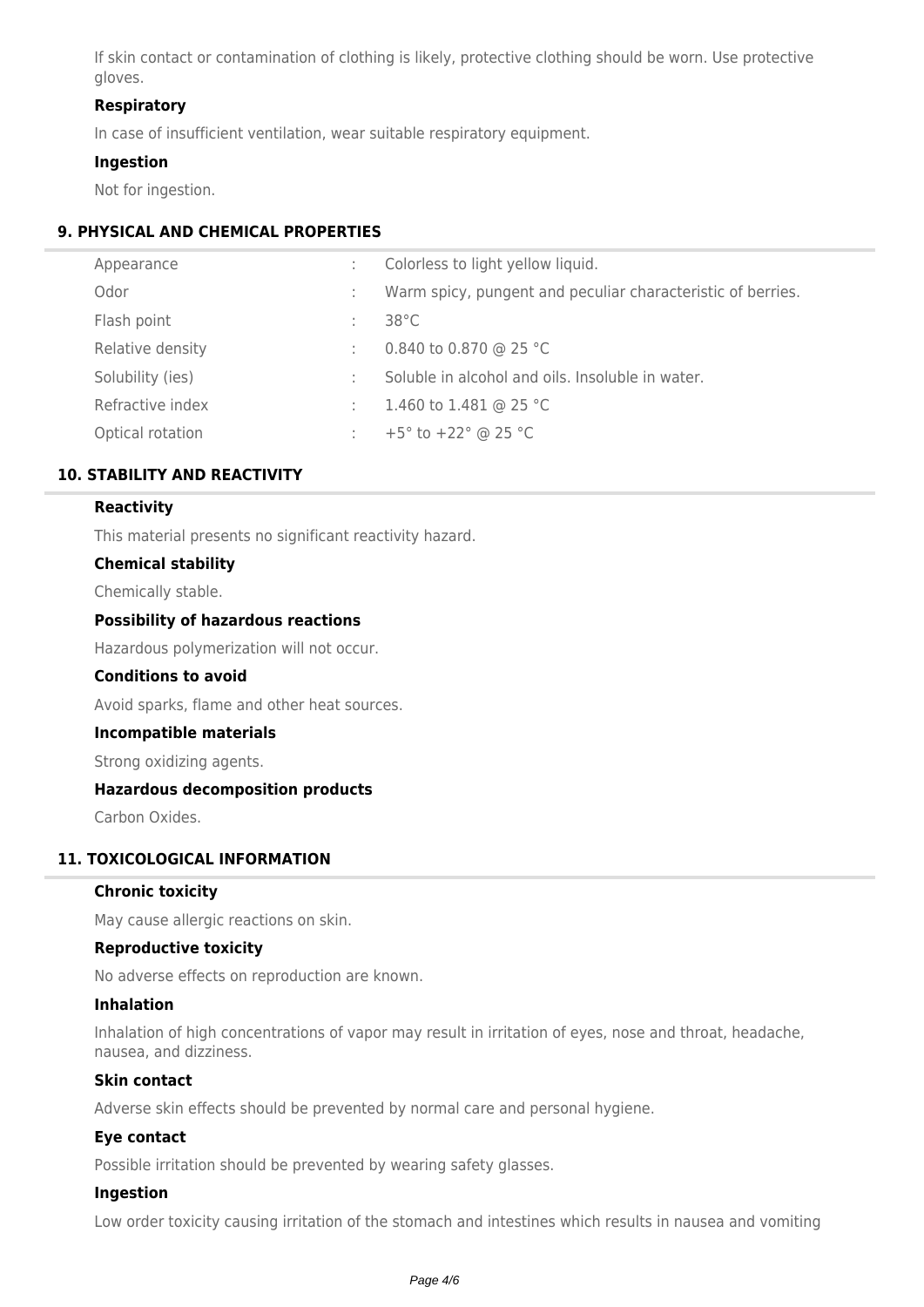## **Repeated exposure**

Repeated or prolonged contact may cause redness, irritation and scaling of skin (Dermatitis).

# **12. ECOLOGICAL INFORMATION**

# **Ecotoxicity**

Toxic to aquatic organisms, may cause long-term adverse effects environment. Avoid any pollution of ground, surface or underground water.

# **Persistence and degradability**

Not available.

**Bio - accumulative potential**

Not available.

# **Mobility in soil**

Not available.

## **Other adverse effects**

Not available.

# **13. DISPOSAL CONSIDERATION**

Dispose of product in accordance with local, state or provincial and federal regulations. Check with local municipal authority to ensure compliance.

# **14. TRANSPORT INFORMATION**

# **UN Number**

1169

**UN proper shipping name**

Extracts, aromatic, liquid

# **Transport hazard class**

3

**Packing group**

III

# **US DOT Shipping Description (Land)**

1169

# **Proper shipping name**

Extracts, aromatic, liquid

**Class**

3

# **Packaging group**

III

# **IMO-IMDG Shipping Description (Sea)**

1169

# **Proper shipping name**

Extracts, aromatic, liquid

**Class**

3

**Packaging group**